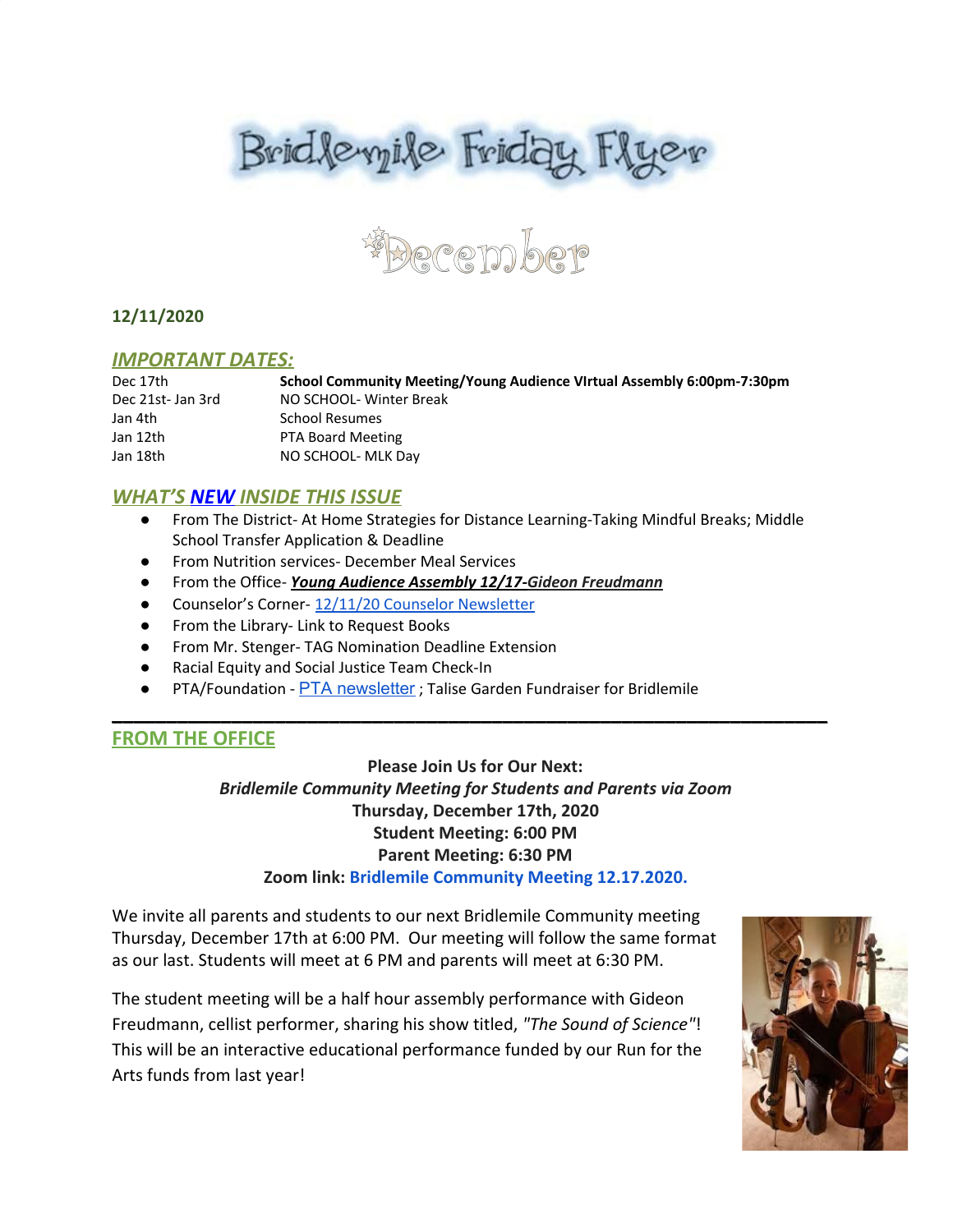During our parent meeting, we'll share school announcements, updates from PTA, Foundation and Equity committee, and share thoughts on future Bridlemile projects.

**We will meet virtually via Zoom and the link is provided here: [Bridlemile Community Meeting](https://pps-net.zoom.us/j/82003918231) [12.17.2020.](https://pps-net.zoom.us/j/82003918231)**

## **DISTRICT NEWS**

For the latest district news click here: [PPS District Homepage](https://www.pps.net/portland) At home strategies for families for Distance Learning [resources for P-12 strategies](https://sites.google.com/pps.net/athomestrategies/home)

Family Resource-PPS At-Home Strategies for Distance Learning - Taking Mindful Breaks Flyer Click here [Grounding Moment \(break option\)](https://docs.google.com/presentation/d/1xWSvZS14Xm44tBhS8orHGMFaoQHXBw-gT86Zkja_2Ro/edit#slide=id.p) for at home strategies to taking mindful breaks during distance learning. The flyer also contains links to more detailed information on the strategy, as well as a link to the MTSS At-Home Strategies Website, accessible to families wishing to learn more.

## **MIDDLE/HIGH SCHOOL TRANSFER DEADLINE EXTENDED TO 12/18**

Based on feedback from school leaders and counselors, we are extending the deadline for families to middle and high school transfer requests.

Lottery and dual assignment applications are available at http://www.pps.net/schoolchoice, or contact your school counselor.

# **MESSAGE FROM NUTRITION SERVICES**

#### **DECEMBER MEAL SERVICES**

The Nutrition Services department will be providing extra meals each service day to help keep our students with access to food as we head into the winter break. Each service day through December 16, we will be providing 3 days worth of meals for each child. On Friday, December 18, we will provide each child with a food box that will contain enough food for 7 days. We will not be serving or delivering meals on Monday, Dec 21 through Friday, January 1. Meal services will resume Monday, January 4.

## **COUNSELORS CORNER**

This week's counselor Newsletter: [12/11/20 Counselor Newsletter](https://docs.google.com/document/d/1IZ_t0URkxLDyqQwbPOpYHnHbttI01gRA2IHneGCEdwU/edit?usp=sharing)

## **LIBRARY NEWS FROM MS. DAHINDEN**

**BOOK RETURN TIMES:** Wednesdays 12 noon to 3 pm, Thursdays and Fridays 8:30 to 3:00 pm on school days.

Does your student need books to read over Winter Break? You may request library books using this link:

[https://docs.google.com/forms/d/1xEGdx-amzrGt6XojZPw1T7-69WS4khrku0Vd\\_1MJj1g/edit](https://docs.google.com/forms/d/1xEGdx-amzrGt6XojZPw1T7-69WS4khrku0Vd_1MJj1g/edit)

Make sure you are logged into your student's PPS account before accessing the form. Pick up times will be scheduled for Wednesday afternoon and Thursday and Friday from 8:30- 3:00pm.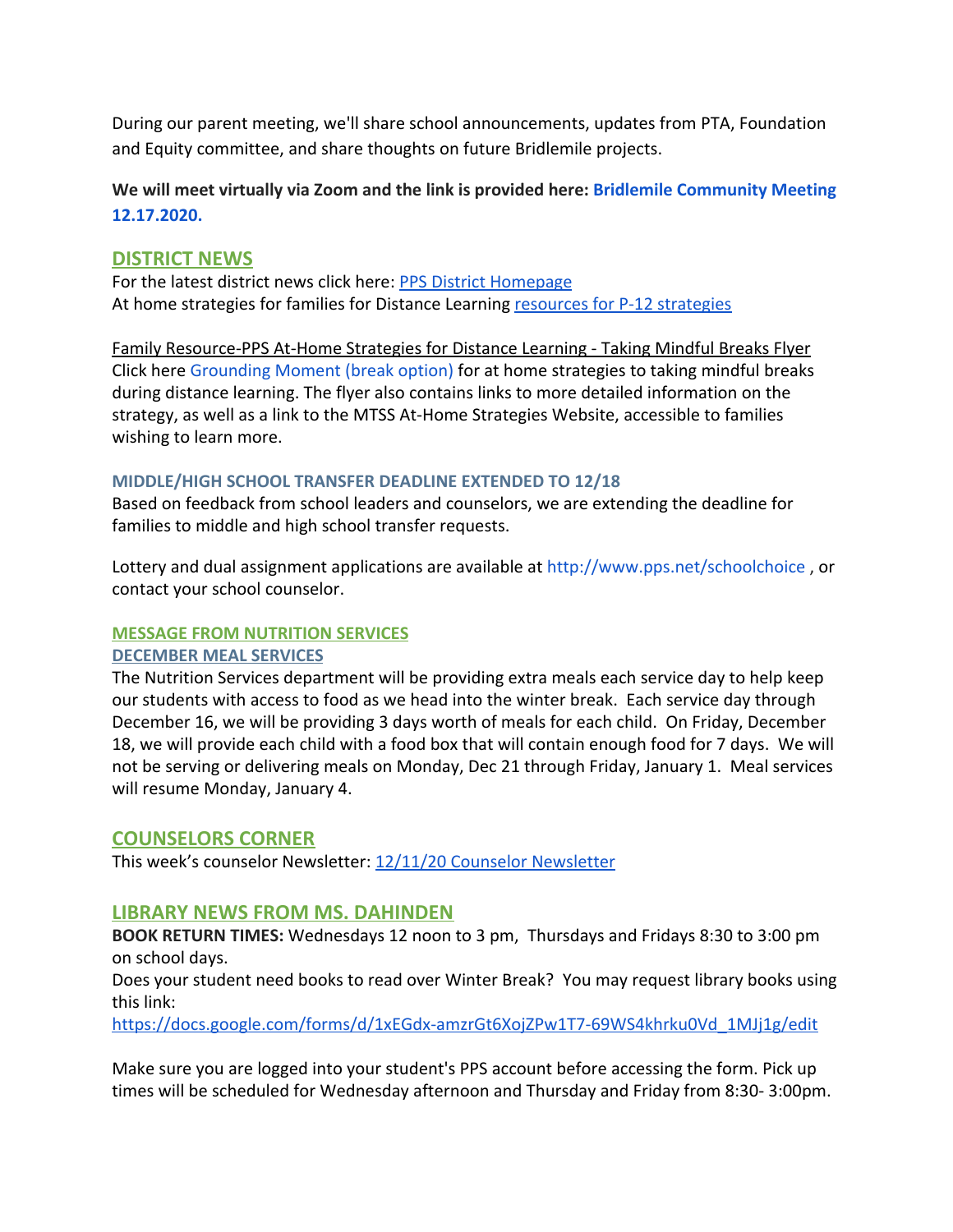Holds will be placed outside Bridlemile's main doors at the scheduled time. Please note, there will not be book return or book pick up over Winter Break.

# **MESSAGE FROM MR. STENGER**

## **TAG NOMINATION DEADLINE EXTENSION**

The nomination process for possible TAG identification has been extended in order to allow for the added complexities due to COVID-19. You may nominate your student by filling out an application here: [Talented and Gifted / TAG Nomination Forms by School.](https://www.pps.net/Page/16599) If you need additional support to fill out the application or to accommodate a request for an application in one of the district's supported languages other than English, please contact Patrick.

# **RACIAL EQUITY AND SOCIAL JUSTICE TEAM CHECK-IN**

# **DID YOU KNOW...SHE WASN'T JUST TIRED?**

December 5th was the 65th anniversary of the start of the Montgomery Bus Boycott. Rosa Parks is the face most people associate with the boycott. Did you know there is much more to the story than a tired seamstress at the end of the day who wouldn't give up her seat? Learn more about Rosa Parks and her resistance to segregation during the Civil Rights era by listening to

["I am Rosa Parks" Read Aloud.](https://video.link/w/aMx8b)

## **COMMUNITY ACTION**

We are still accepting submissions for our word of the month: EQUITY. How would you describe equity? Use art, words, or music to describe equity and share it with Bridlemile's RESJ School Committee (email jwhitaker1@pps.net or [awellepps.net](http://awellepps.net/)). We will feature your work in our next check-in!

## **PPS HATE SPEECH RESPONSE FORM**

**To ensure a learning environment of safety, security and belonging for every student, PPS does not tolerate hate speech nor acts of discrimination. If you experience or witness hate speech, please fill out this** [Hate Speech Response Form.](https://docs.google.com/forms/d/e/1FAIpQLScBgOKMOV-xv4yfPk9DnciUMqkQ7E_Us3JaXcTf_lUIUmWnoA/viewform)

# **PTA/FOUNDATION NEWS**

PTA [newsletter](https://docs.google.com/document/d/e/2PACX-1vQlZCPHtKxqO7qpJwiwgoeaZ1ERHVLgg6z0JNYJMTulwn7xlOVY_X2I1ZV9nntsGHP57LEZ_uSufaFj/pub)

Do your holiday shopping while supporting Bridlemile.

Talise Garden ([412 NW 11 Ave](https://www.google.com/maps/search/412+NW+11+Ave+Portland,+OR+97209?entry=gmail&source=g) [Portland, OR 97209](https://www.google.com/maps/search/412+NW+11+Ave+Portland,+OR+97209?entry=gmail&source=g) (503) 608-0328) - your one stop shop for indoor plants; from your everyday to exotics, to carnivorous, as well as great plant decor and accessories. They are giving **30% of all purchases back to the school**, when you **mention Bridlemile**, while checking out at their Northwest location.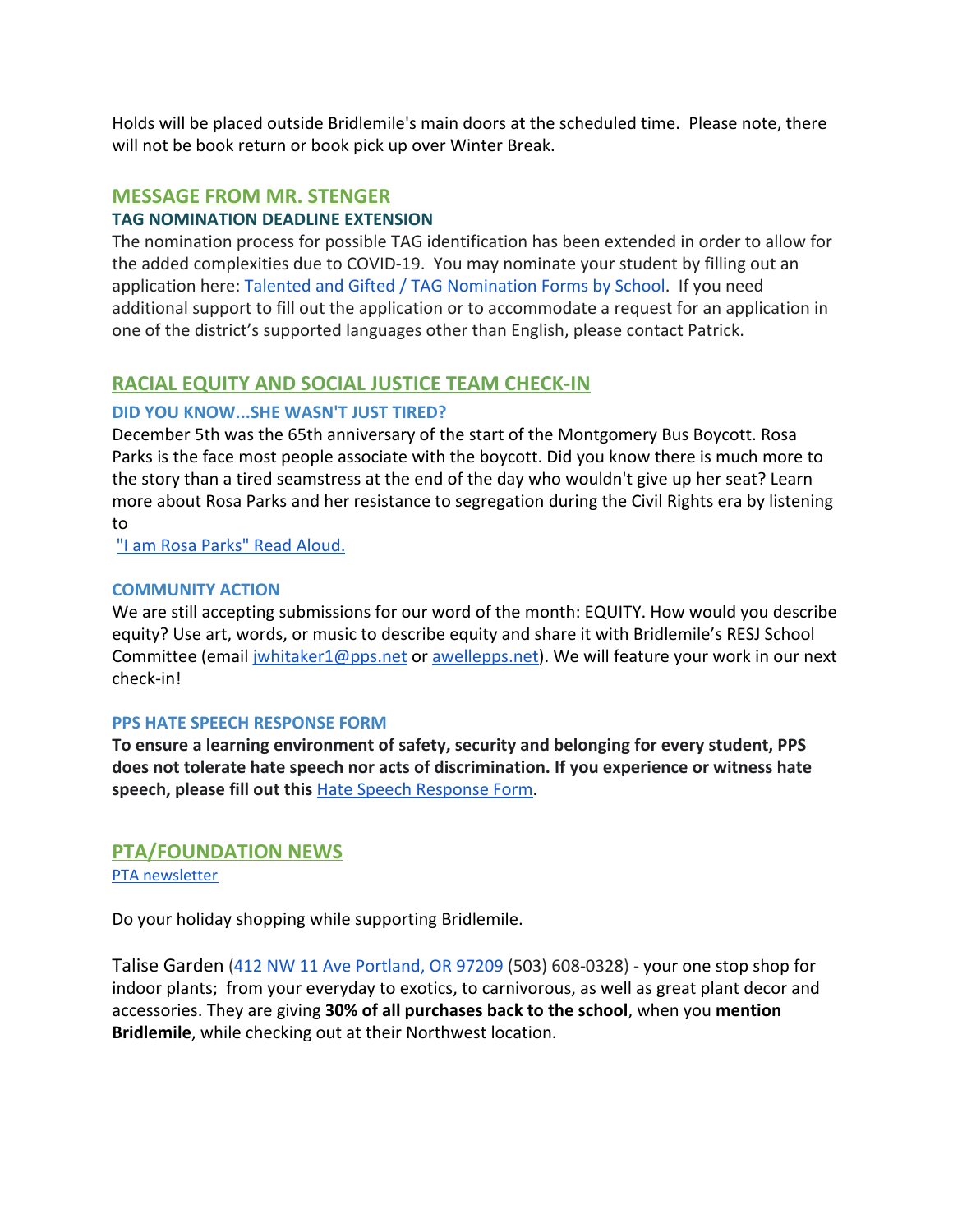## **Support Bridlemile**

We need your help to ensure that Bridlemile continues to offer a great educational experience for all of our children. You can **make a one-time donation** to the Bridlemile Foundation through the Circle of Giving or set up a recurring donation: <https://bridlemileschool.org/donate>

You can also **[donate your](https://www.bottledropcenters.com/donate-nonprofits/) bottles and cans** through BottleDrop. You can either **donate your** [existing redemption balance online through your BottleDrop account](https://www.bottledropcenters.com/donate-nonprofits/) or request blue bags and barcode stickers at bridlemilebottledrop@gmail.com.

Please consider doing your holiday shopping through Charleston Wrap and benefit Bridlemile at the same time! Orders placed by the **1st week of December** will arrive by Christmas. Friends and family may also order from the website if they have your student's participant code.

For the participant code:

- 1. Go to [http://www.charlestonwrap.com](http://www.charlestonwrap.com/) with Access code: 11094.
- 2. Fill in your email and phone number to see what your student's code is.

Thank you to all who have helped us with this fundraiser so far! If you do not wish to purchase items from Charleston Wrap but still want to donate, go to [www.bridlemileschool.org](http://www.bridlemileschool.org/)

Thank you! Your Bridlemile PTA

## **COMMUNITY NEWS**

Wilson High School Booster Club Christmas Tree Sale

A great variety of fresh cut trees, pretty wreaths, small live trees, and evergreen garland available, plus Wilson gear!! We'll be open in the A-Boy parking lot (7365 SW Barbur Blvd.) Fridays 4-5:30PM, Saturdays 10AM to 5:30PM, and Sundays 10AM to 5:30PM through December 20th. All the funds raised go to support the Wilson school clubs and sports teams. Hope to see you there!

The Wilson Renaming Committee (WRC) is a student-initiated and co-led group that has been working with Wilson administration and faculty, community members, and the PPS Board since late spring 2020 on the process of renaming Wilson HS. If you are interested in more information you can visit the Wilson Renaming Project website **Name change [website](http://track.spe.schoolmessenger.com/f/a/REUlTbPl1ctsAfIrBvrnuw~~/AAAAAQA~/RgRhlXLyP4TVAWh0dHBzOi8vZXVyMDQuc2FmZWxpbmtzLnByb3RlY3Rpb24ub3V0bG9vay5jb20vP3VybD1odHRwcyUzQSUyRiUyRmhpbGxzZGFsZW5ld3NwZHgudXMxNC5saXN0LW1hbmFnZS5jb20lMkZ0cmFjayUyRmNsaWNrJTNGdSUzRDJhODE3ZGMxYmNlYzk5ODE0YWZhMDBjMjclMjZpZCUzRDY0ODYzYmI5NGYlMjZlJTNEYzQ0MDRjNTQ4MSZkYXRhPTA0JTdDMDElN0MlN0NiMTNmMWY4ZDU5NTg0MDQ0ZjMxNjA4ZDg4MTE3Y2RlMyU3Qzg0ZGY5ZTdmZTlmNjQwYWZiNDM1YWFhYWFhYWFhYWFhJTdDMSU3QzAlN0M2Mzc0MDEyODY1MjA3Nzk1NTUlN0NVbmtub3duJTdDVFdGcGJHWnNiM2Q4ZXlKV0lqb2lNQzR3TGpBd01EQWlMQ0pRSWpvaVYybHVNeklpTENKQlRpSTZJazFoYVd3aUxDSlhWQ0k2TW4wJTNEJTdDMTAwMCZzZGF0YT1rdW9jaXljYmMxcWlFMEh2WGglMkZlR2t1ekM2NlRsVVclMkZ6Q0NBUSUyRk9ldFhjJTNEJnJlc2VydmVkPTBXB3NjaG9vbG1CCgBGcj-0X_hLOK1SEGRidXJsaW5nQHBwcy5uZXRYBAAAAAE~)** to learn more about the process or contact Deb Walsh Parent Representative, Wilson Renaming Committee [deborahwalshoregon@gmail.com](mailto:deborahwalshoregon@gmail.com).

District Approved Community Fliers PCC Teen [Community](https://www.pps.net/cms/lib/OR01913224/Centricity/Domain/75/PCC_CED_teen_111320.pdf) Ed Program - Winter 2021 Oregon Health Plan Free Health [Insurance](https://www.pps.net/cms/lib/OR01913224/Centricity/Domain/4/Back_to_School-OHP_OHIM_Health_Coverage_Flier.pdf) Coverage Flier